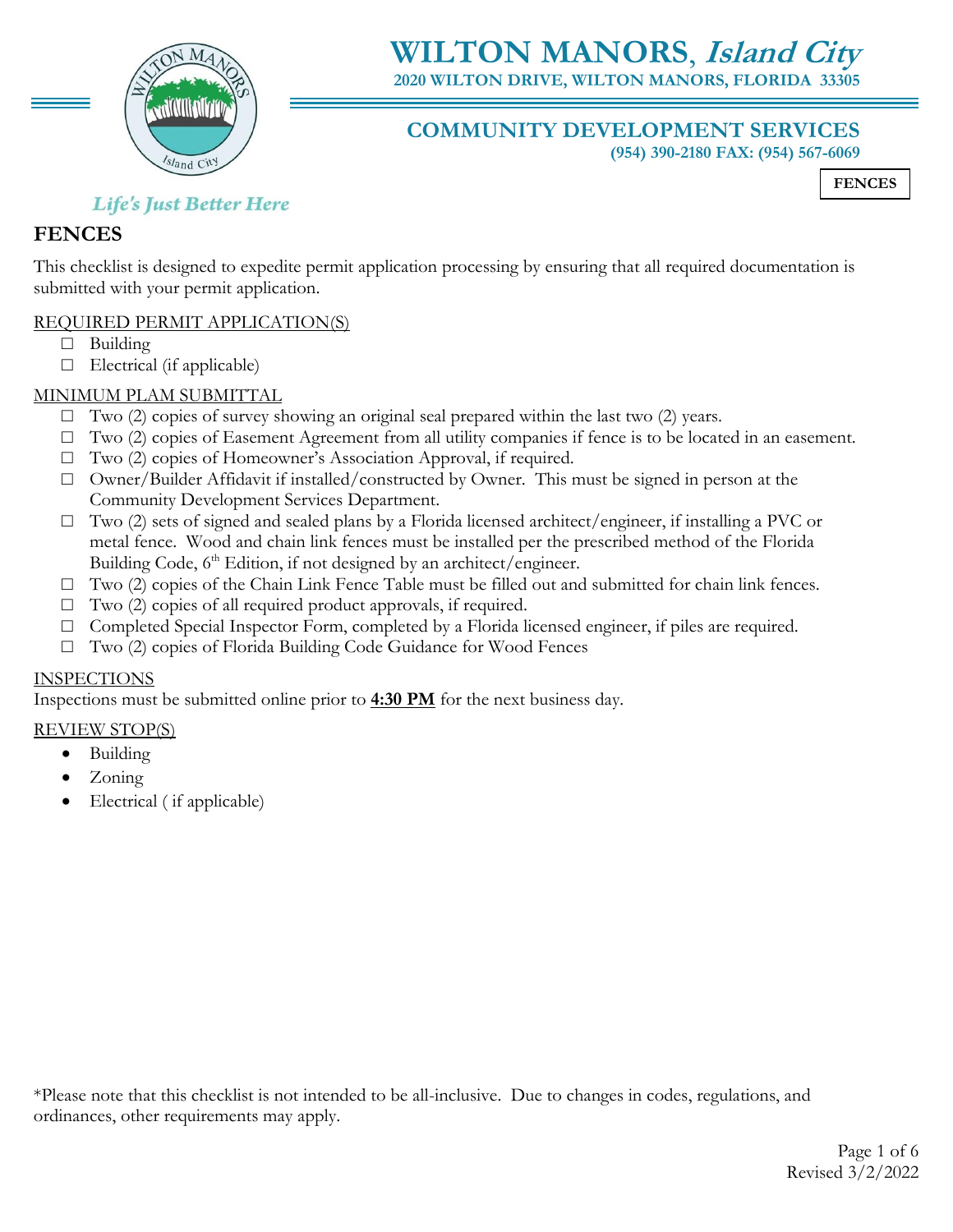

**WILTON MANORS**, **Island City 2020 WILTON DRIVE, WILTON MANORS, FLORIDA 33305**

## **COMMUNITY DEVELOPMENT SERVICES**

**(954) 390-2180 FAX: (954) 567-6069**

## **Life's Just Better Here**

## **EASEMENT CONTACT SHEET**

## **AT&T**

8601 W Sunrise Blvd, Plantation, FL 33322 E-Mail: [g46642@att.com](mailto:g46642@att.com) ● Ph: (954)723-2401

## **COMCAST**

2601 SW 145 Ave, Miramar, FL 33027 E-Mail: [Melissa\\_Cano2@comcast.com](mailto:Melissa_Cano2@comcast.com) ● Ph: (305)812-9365 E-Mail: [Elizabeth\\_Pate@comcast.com](mailto:Elizabeth_Pate@comcast.com) ● Ph: (786)459-3334 E-Mail: [Kaitlyn\\_Norton2@comcast.com](mailto:Kaitlyn_Norton2@comcast.com) ● Ph: (954)547-5168 E-Mail: [Arianne\\_Pelegrin2@comcast.com](mailto:Arianne_Pelegrin2@comcast.com) ● Ph: (954)774-9993

## **FLORIDA POWER & LIGHT**

3020 NW 19 St, Fort Lauderdale, FL 33311 East of Andrews Avenue - E-Mail: [Alexander.ramos2@fpl.com](mailto:Alexander.ramos2@fpl.com) ● Ph: (954)717-3154 West of Andrews Avenue - E-Mail: [Deamonte.Gibson@fpl.com](mailto:Deamonte.Gibson@fpl.com) ● Ph: (954)309-3389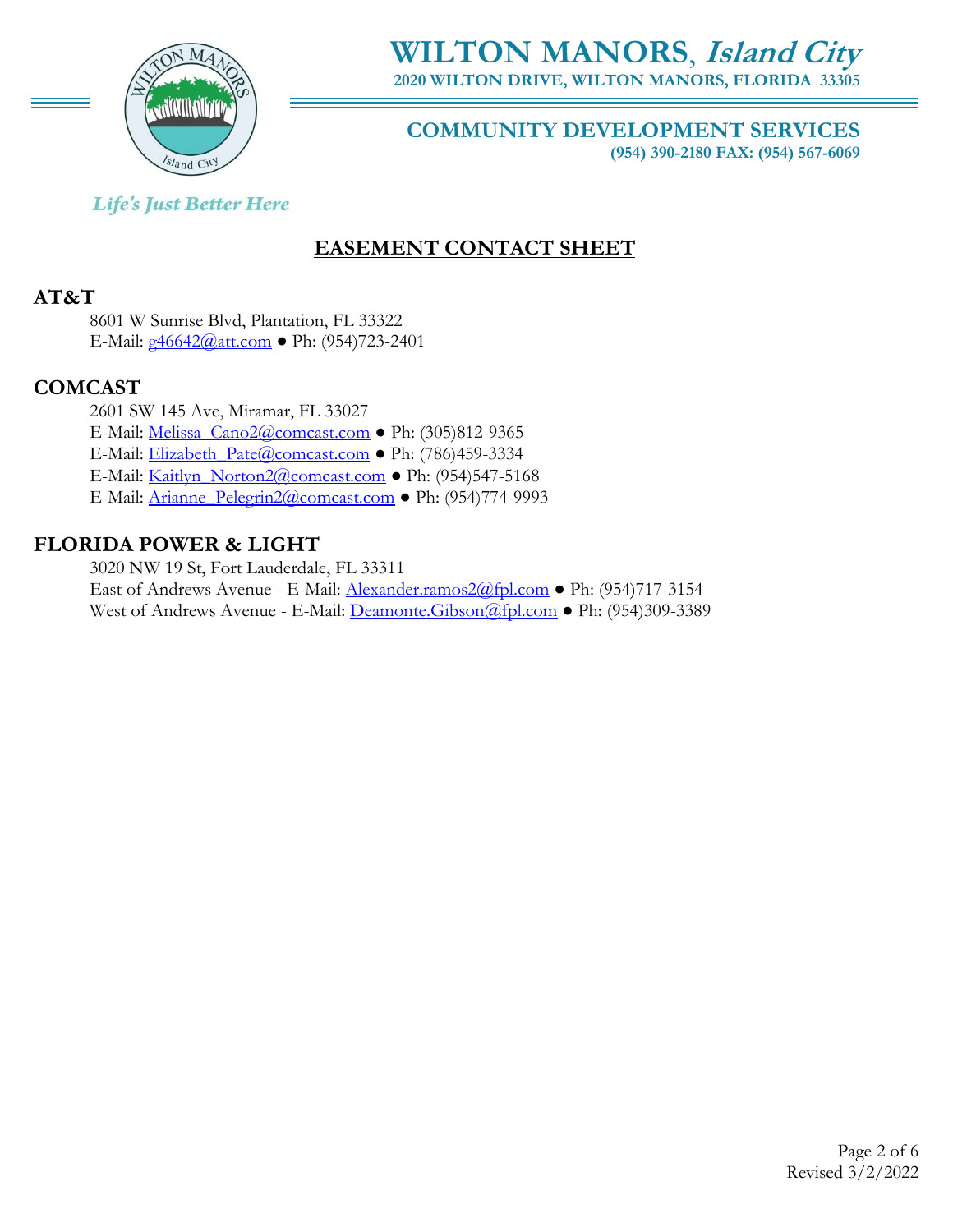

**WILTON MANORS**, **Island City**

**2020 WILTON DRIVE, WILTON MANORS, FLORIDA 33305**

## **COMMUNITY DEVELOPMENT SERVICES**

**(954) 390-2180 FAX: (954) 567-6069**

## **Life's Just Better Here**

## **Easement Agreement**

| Name of Utility_                                                                                                                                                                                                                       |  |
|----------------------------------------------------------------------------------------------------------------------------------------------------------------------------------------------------------------------------------------|--|
| Address and the contract of the contract of the contract of the contract of the contract of the contract of the contract of the contract of the contract of the contract of the contract of the contract of the contract of th         |  |
|                                                                                                                                                                                                                                        |  |
| I propose to apply for a city permit to erect a                                                                                                                                                                                        |  |
|                                                                                                                                                                                                                                        |  |
|                                                                                                                                                                                                                                        |  |
| A brief description of the dimensions of this construction and its location from the property line, etc. is as<br>follows:                                                                                                             |  |
|                                                                                                                                                                                                                                        |  |
| In the event that you have no objection to this project, will you please complete this form and return to me at:                                                                                                                       |  |
|                                                                                                                                                                                                                                        |  |
| Address and the contract of the contract of the contract of the contract of the contract of the contract of the contract of the contract of the contract of the contract of the contract of the contract of the contract of th         |  |
|                                                                                                                                                                                                                                        |  |
|                                                                                                                                                                                                                                        |  |
|                                                                                                                                                                                                                                        |  |
|                                                                                                                                                                                                                                        |  |
| I understand that your company will not be responsible in any way for repairs to, or replacement of, any portion<br>necessary for your use of the Utility Easement will be done at my expense. I further understand that I will assume |  |

full responsibility for injuries or damages resulting in connection with this construction, including any damages incurred to your company's facilities during construction, and I agree that no equipment shall be used in this construction that is capable of coming or will come within 10' of any overhead lines.

Owner's Signature

We agree to the proposed construction under the circumstances and conditions described above.

Representative Signature Title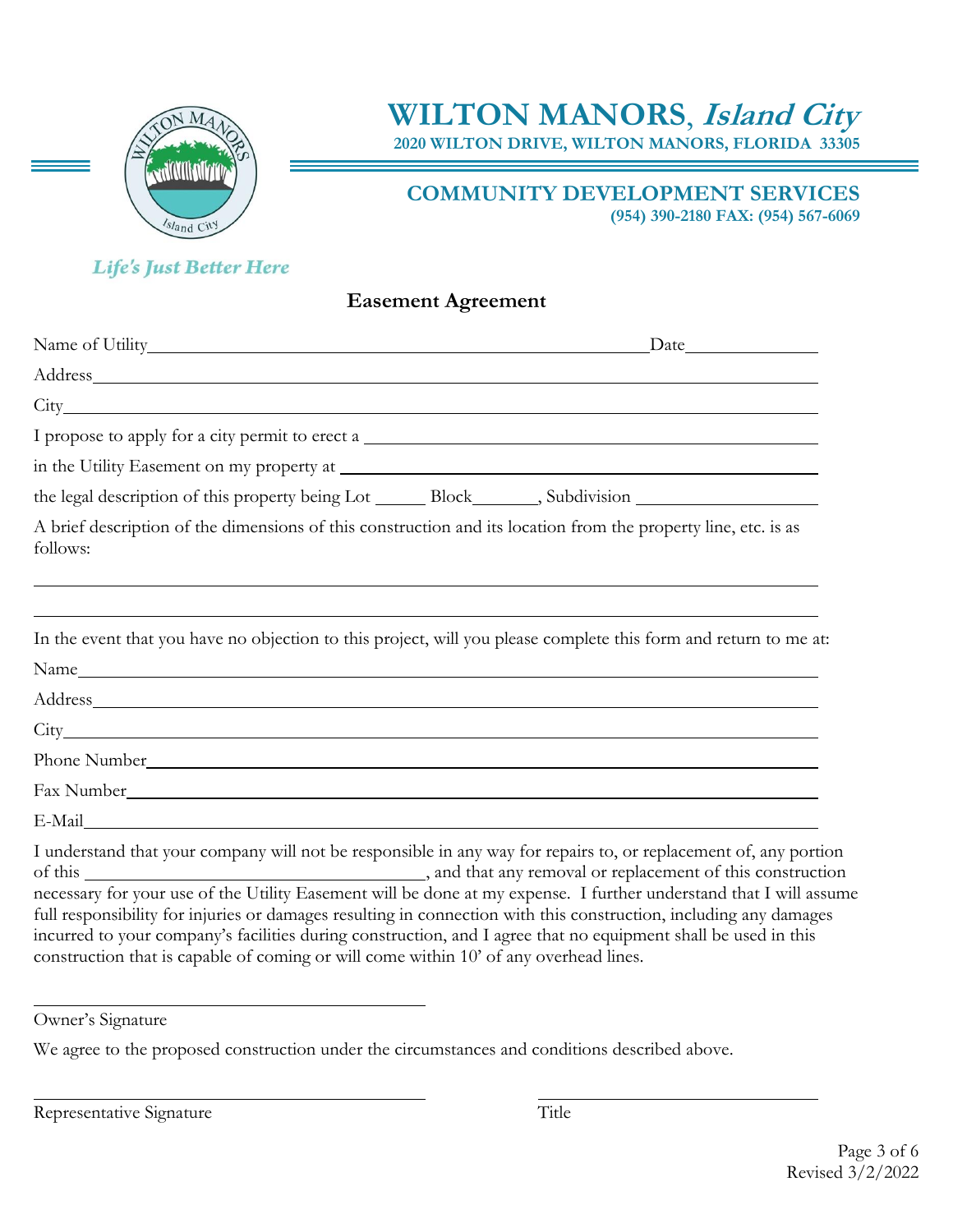### Name Date **FENCES FOR NEW OR EXISTING POOLS FLORIDA BUILDING CODE SECTION FBCB 454.2.17**

- 1. **FBCB 454.2.17.1.1** Maximum vertical clearance between grade and bottom of barriers shall be 2" measured on the side of the barrier which faces away from the swimming pool.
- 2. **FBCB 454.2.17.1.4** Where the barrier is composed of horizontal and vertical members and the distance between the tops of the horizontal members is less than 45 inches, the horizontal members shall be located on the swimming pool side of the fence. Spacing between the vertical members shall not exceed 1-3/4 inches width. Where there are decorative cutouts within the vertical members, spacing within the cutouts shall not exceed 1-3/4 inches in width.
- 3. **FBCB 454.2.17.1.4** Where barrier is composed of horizontal members and the distance between the tops of the horizontal members is 45 inches or more, spacing between vertical members shall not exceed 4 inches. Where there are decorative cutouts within vertical members, spacing in the cutouts shall not exceed 1-3/4 inches.
- 4. **FBCB 454.2.17.1.6** Maximum mesh size for chain link fences shall be 2-1/4 inches square unless the fence is provided with slats fastened at the top or bottom which reduce the openings to no more than 1-3/4 inches.
- 5. **FBCB 454.2.17.1.7** Where the barrier is composed of diagonal members, the maximum opening formed by the diagonal members shall not be more than 1-3/4 inches.
- 6. **FBCB 454.2.17.1.8** Access gates when provided, shall be self-closing and shall comply with the requirements of Sections FBCB 454.2.17.1.1 through FBCB 454.2.17.1.7 and shall be equipped with a self-latching locking device located on the pool side of the gate. Where the device release is located no less than 54 inches from the bottom of the gate, the release mechanism may be located on either side of the gate and so placed that it cannot be reached by a young child over the top or through any opening or gap from the outside. Gates that provide access to the swimming pool must open outward away from the pool. The gates and barrier shall have no opening greater than ½ inch within 18 inches of the release mechanism.

## **I/WE THE UNDERSIGNED HAVE READ AND UNDERSTAND THE REQUIREMENTS OF THE FLORIDA BUILDING CODE FOR FENCE INSTALLATIONS**

### **\_\_\_\_\_\_\_\_\_\_\_\_\_\_\_\_\_\_\_\_\_\_\_\_\_\_\_\_ \_\_\_\_\_\_\_\_\_\_\_\_\_\_\_\_\_\_\_\_\_\_\_\_\_\_\_\_\_\_\_\_\_ OWNER CONTRACTOR**

Page 4 of 6 Revised 3/2/2022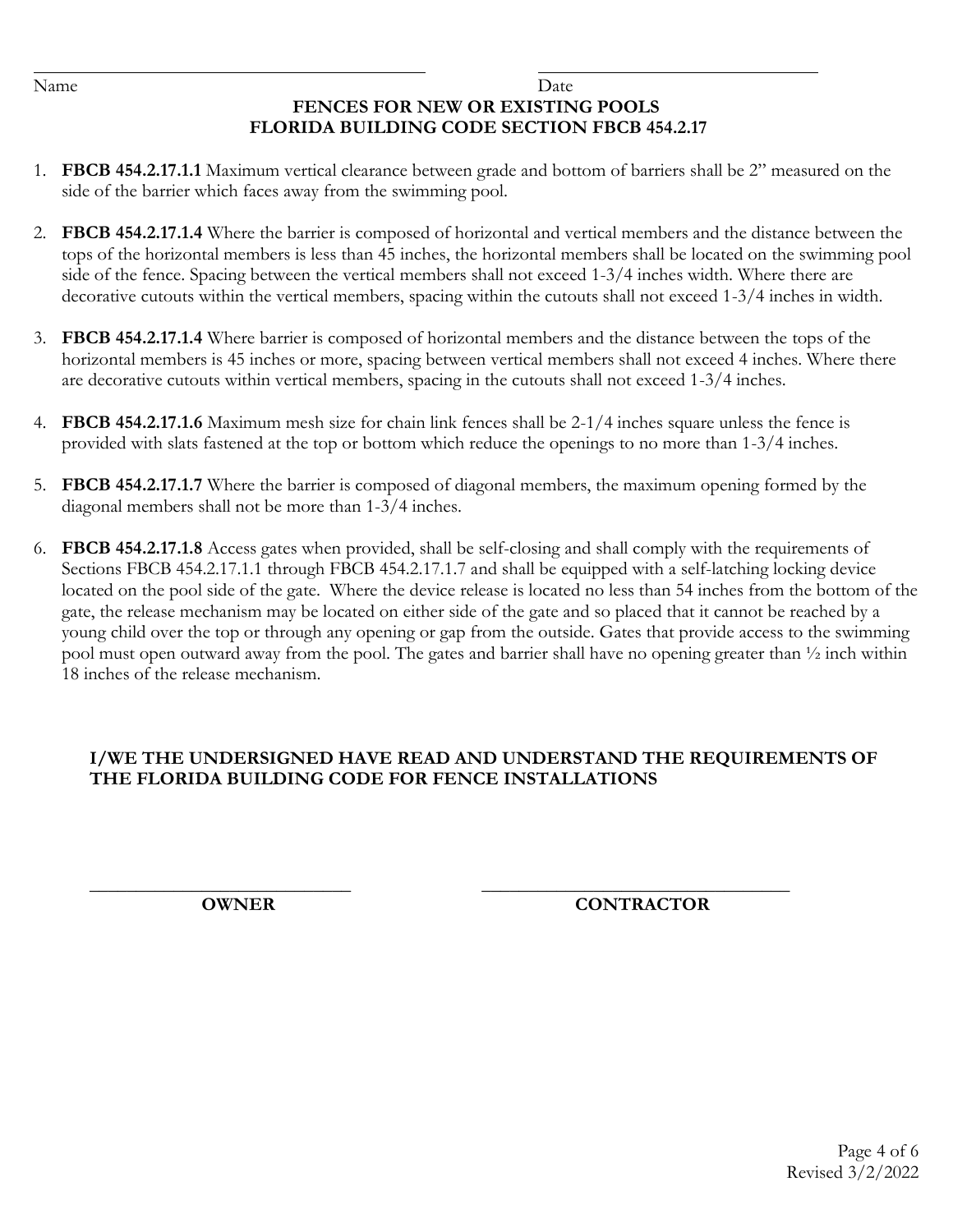### **Florida Building Code Wood and Chain Link Fence Requirements**

### **FBC 1616.2.1 Fences.**

Fences not exceeding 6 feet (1829 mm) in height from grade maybe designed for 75 mph (33 m/s) fastest mile wind speed or 115 mph (40 m/s) 3-second gust.

### **FBC 1616.2.1.1 Wood fences.**

Wood fence design shall be as specified by Section 2328.

### **FBC 2328.1**

Wood fences, so located on a property that by zoning regulations they cannot be used as a wall of a building, shall be constructed to meet the minimum specifications in Sections 2328.2 and 2328.3.

### **FBC 2328.2**

Fences not exceeding 6 feet (1829 mm) in height, shall be constructed to meet the following minimum requirements: from nominal 4-inch by 4-inch by 8-feet-long (102 mm by 102 mm by 2438 mm) posts No. 2 grade or better spaced 4-feet (1219 mm) on center, and embedded 2 feet (610 mm) into a concrete footing 10 inches (254 mm) in diameter and 2-feet (610 mm) deep.

### **FBC 2328.3**

Fences not exceeding 5 feet (1524 mm) or 4 feet (1219 mm) in height shall be constructed as provided in Section 2328.2, except that the spacing of posts may be increased to 5-feet (1524 mm) and 6-feet (1829 mm) on center for these heights, respectively.





### **WOOD FENCE TYPES**





### **CHAIN LINK FENCE MINIMUM REQUIREMENTS**

### **CHAIN LINK FENCES FLORIDA BUILDING CODE FBC 2224**

CHAIN LINK FENCES OVER 12 FEET HIGH SHALL BE DESIGNED ACCORDING TO SECTION FBC 1616.1 CHAIN LINK FENCES LESS THAN 12 FEET HIGH MAY BE CONSTRUCTED IN ACCORD WITH TABLE 2224

|                          | Terminal Post         | Line Post            | Terminal Post   | Line Post       |
|--------------------------|-----------------------|----------------------|-----------------|-----------------|
| Dimensions<br>Dimensions | Concrete              | Concrete             |                 |                 |
|                          | (In Inches)           | (In Inches)          | Foundation Size | Foundation Size |
|                          | (O.D. x Wall)         | (O.D. x Wall)        | (Diameter X)    | (Diameter X)    |
|                          | Thickness)            | Thickness)           | Depth)          | Depth)          |
|                          |                       |                      | (In Inches)     | (In Inches)     |
| Up to $4'$               | $2-3/8 \times 0.0042$ | $1-5/8 \times 0.047$ | $10 \times 24$  | 8 x 24          |
| Over $4'$ to $5'$        | $2-3/8 \times 0.0042$ | $1-7/8 \times 0.055$ | $10 \times 24$  | $8 \times 24$   |
| Over 5' to $6'$          | $2-3/8 \times 0.0042$ | $1-7/8 \times 0.065$ | $10 \times 24$  | 8 x 24          |
| Over 6' to $8'$          | $2-3/8 \times 0.110$  | $2-3/8 \times 0.095$ | $10 \times 36$  | $10 \times 36$  |
| Over $8'$ to $10'$       | $2-7/8 \times 0.110$  | $2-3/8 \times 0.130$ | $12 \times 40$  | $10 \times 40$  |
| Over $10'$ to $12'$      | $2-7/8 \times 0.160$  | $2-7/8 \times 0.120$ | 12 x 42         | $12 \times 42$  |

For SI: 1 Inch=25.4 mm.

### **Notes:**

- 1. This table is applicable only to fences with unrestricted airflow.
- 2. Fabric: 12 ½ gauge minimum.
- 3. Tension Bands: Use 1 less than the height of the fence in feet evenly spaced.
- 4. Fabric Ties: Must be Minimum the same gauge of the fabric.
- 5. Fabric Tie Spacing on the Top Rail: Five ties between the posts evenly spaced.
- 6. Fabric Tie Spacing on Line Posts: One less than the height of the fence in feet evenly spaced.
- 7. Either Top Rail or Top Tension wire shall be used.